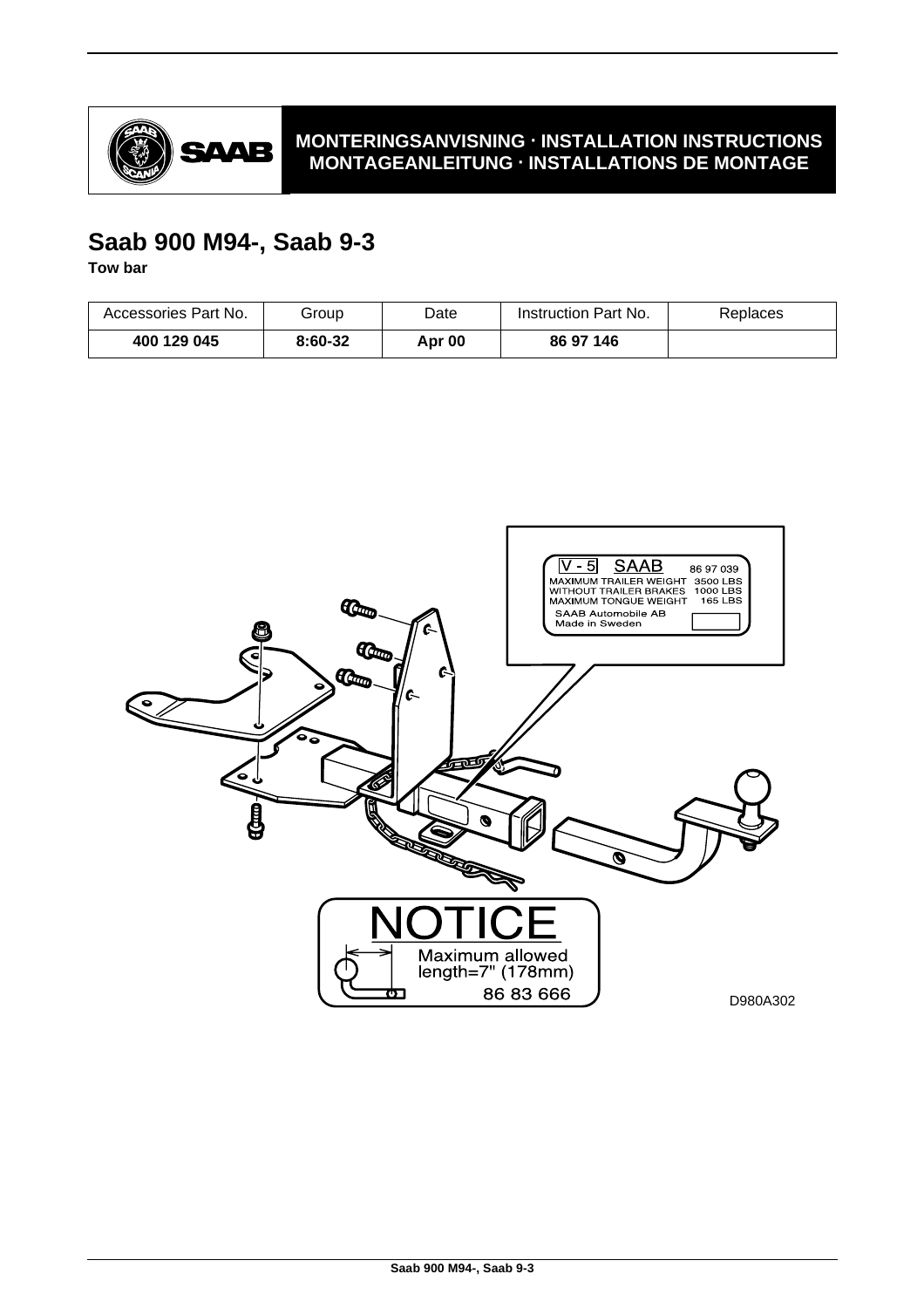

The kit contains

- 1 Wiring harness
- 2 1-pin connector (x2)
- 3 2-pin connector
- 4 Cable terminal (x2)
- 5 Cable tie (x5)
- 6 Ball assembly
- 7 Mounting plate
- 8 Front bracket
- 9 Wiring harness with diode box
- 10 Information label
- 11 Screw
- 12 Protective bag
- 13 Set of nuts and bolts
- 14 Instructions

# **WARNING**

All other ways to install the wiring harness, will destroy the ICE-unit.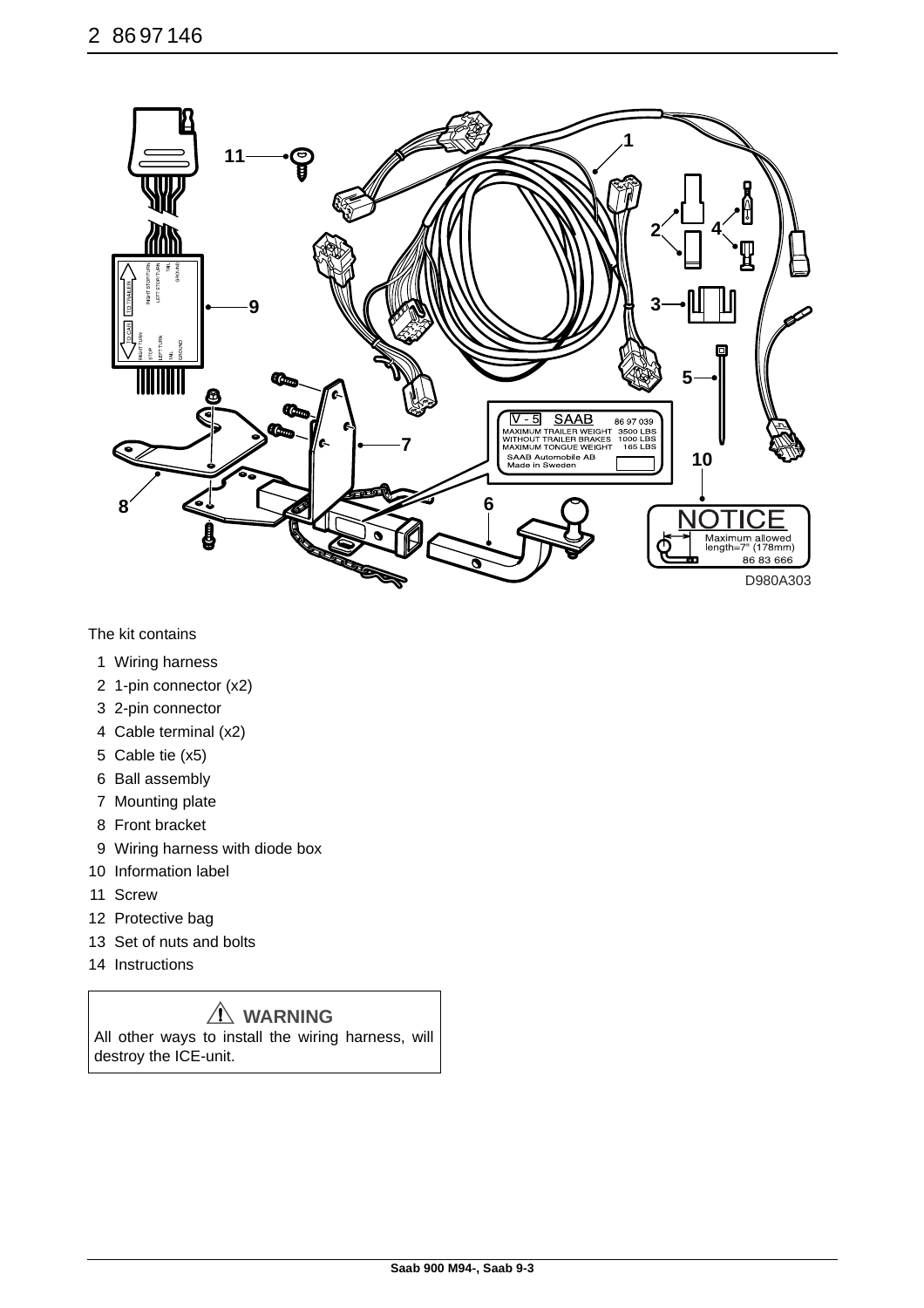## **Note**

Always check national legislations and requirements applicable to the installation of tow bars. Ensure that these are complied with.

### Saab part no. 86 96 973

The trailer towing unit has been designed and tested in accordance with testing standard V-5 and is adapted for Class 2.

### **Maximum permissible trailer weight:**

Braked trailer: 3500 lbs (1587 kg) Trailer without brakes: 1000 lbs (455 kg)

**Max. permissible weight on towing ball:** 165 lbs (75 kg)

**Weight, complete:** 19.4 lbs (8,8 kg)

# **WARNING**

Carefully scrape away the underbody protection compound from all contact surfaces between the tow bar and the body.

## **Note**

After all the holes have been drilled, the swarf must be blown away and the holes given with anticorrosive treatment.

# **Important**

The wiring harness must be connected as described in these instructions. This is mandatory. If connected differently, the car's electronic systems could be adversely affected.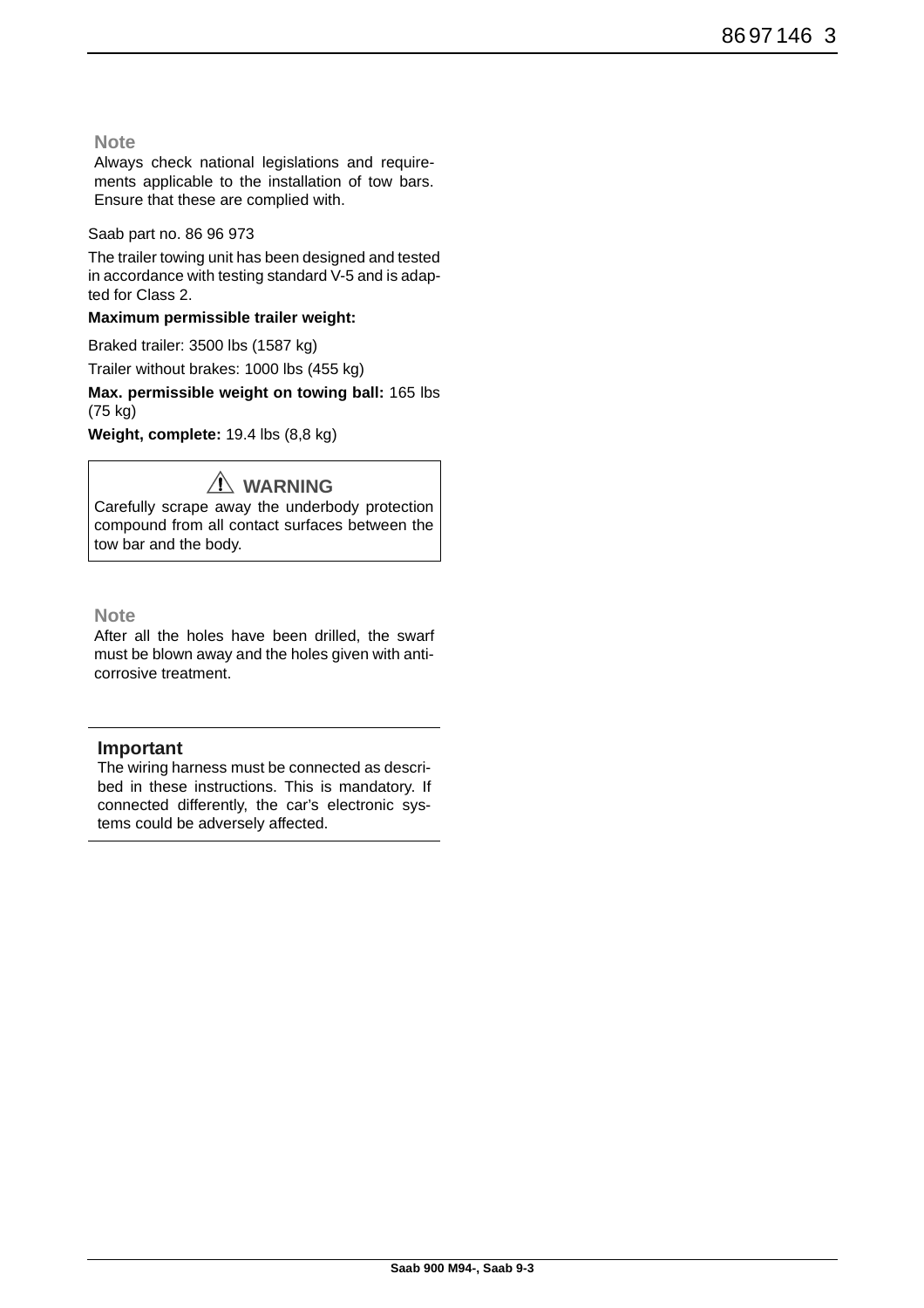

- 1 Remove the spare wheel from the spare wheel well.
- 2 Remove the two screws and the two clips securing the scuff plate and load-securing eyebolts in the luggage compartment.
- 3 Remove the scuff plate.
- 4 Remove the rear bumper retaining nuts and bolts and lift off the bumper.
- 5 Remove the bolt fitted in one of the three holes at the rear of the bumper.
- 6 **Saab 900 M94-98:** Cut out the template. Align the template and use tape to secure it to the bumper. The centre lines of the bumper and the template should coincide.

### **Important**

No opening need to be made in the bumper for the Saab 9-3.

- 7 **Saab 900 M94-98:** Using a sharp knife, make a **shallow** cut in the bumper **through the template's** cutting line.
- 8 **Saab 900 M94-98:** Remove as marked.
- 9 Fit the towing attachment by means of three bolts to the rear bumper.

**Tightening torque 40 Nm (30 lbf ft).**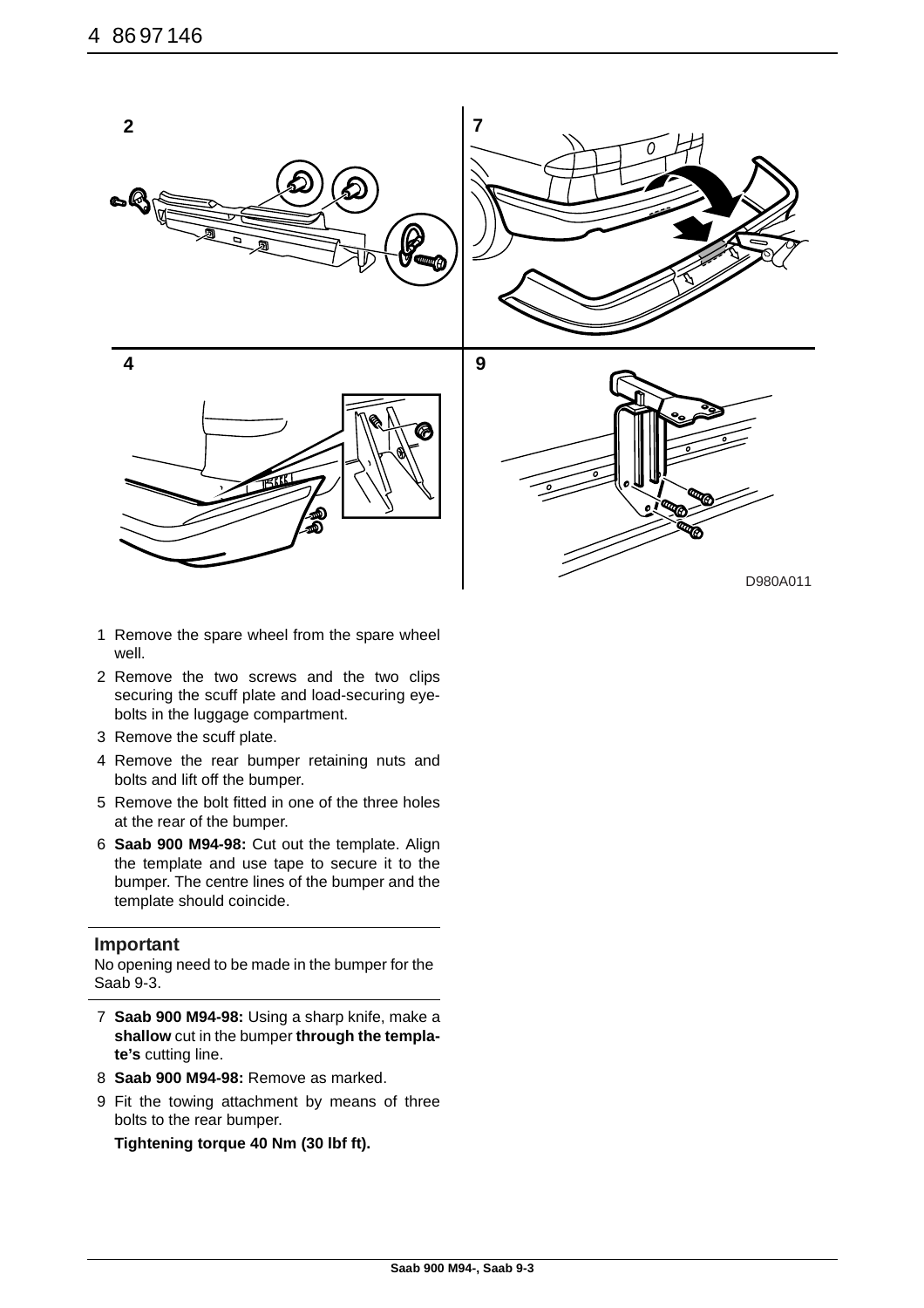

10 Secure the bumper in place with four nuts.

# **Tightening torque 40 Nm (30 lbf ft).**

Tighten the bolts at the wheel housing.

- 11 Join the front metal plate (G) to the retaining plate (D). Fit the bolts but do not tighten them.
- 12 Fit the front metal plate in place against the spare wheel well and tighten the bolts. Use the towing attachments as a drilling template and drill two 10 mm holes in the spare wheel well. Scratch the underseal compound round the area where the towing attachment makes contact with the body metal.
- 13 Remove the front metal plate.
- 14 Carefully scrape away the underseal compound in the marked area. Clean the luggage compartment, removing all drilling cuttings. Apply antirust agent to the drill holes and the contact surface between towing attachment and body metal.
- 15 Join the front metal plate (G) to the retaining plate (D). Mount the towing attachment by means of two nuts and bolts through the two holes drilled in the spare wheel well. Fit the bolts from inside the luggage compartment.

### **Tightening torque 50 Nm (37 lbf ft).**

Tighten the bolts securing the front metal plate to the retaining plate.

**Tightening torque 40 Nm (29.6 lbf ft).**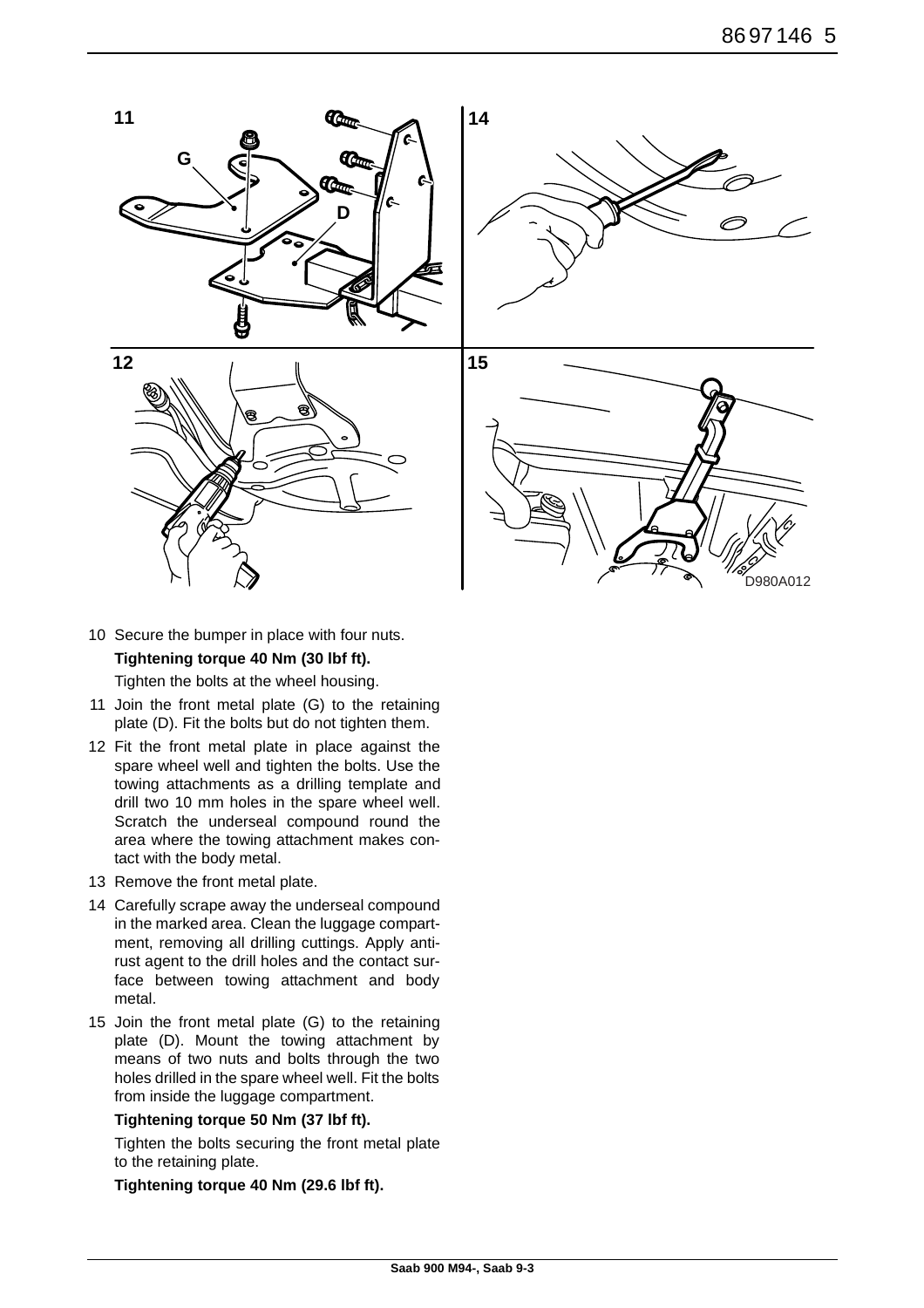

Initial conditions:

Rear sill plate removed.

Left-hand rear side trim removed.

- 1 Connect the ground lead to the grounding point under the left-hand rear light cluster.
- 2 Press the 8-pin connector onto the rear hitch wiring harness.
- 3 Unplug the connectors to the rear lamp clusters.
- 4 Plug the connector from the fitting kit with the part number sleeve to the left-hand rear light and the other connector from the same cable branching to the right-hand rear light.
- 5 Unplug the black 4-pin connector behind the left-hand wheel housing in the luggage compartment and plug in the other 4-pin connectors from the manoeuvre kit.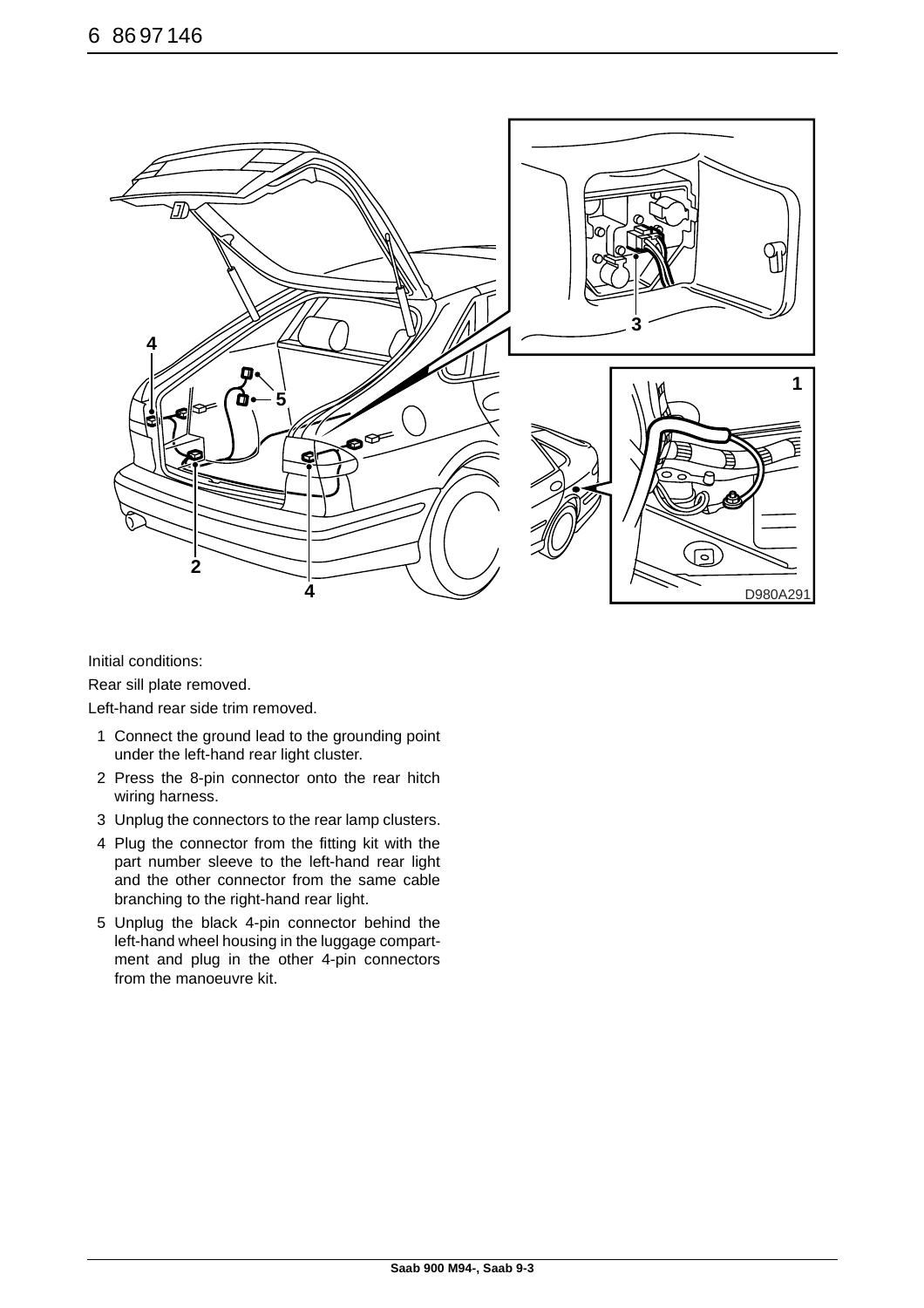

- 6 Remove the left-hand sill plates and cover under the steering wheel.
- 7 **3D:** Remove the left-hand side trim on the rear seat.
- 8 Lay the wiring harness along the left-hand side of the car, from the luggage compartment to the dashboard.
- 9 Fold away the carpet from the connectors on the bracket below the A-pillar.

Proceed to step 17 for the Saab 9-3.

**900**

- 10 Cut off the VIOLET cable on pin 13 in the grey 33-pin connector as close as possible to the connector.
- 11 Strip about 15 mm and fit the cable sleeve from the kit onto the cable.
- 12 Fit the cable sleeve into the 1-pin sleeve connector.
- 13 Cut off the cable terminal on the kit's VIOLET cable.
- 14 Strip about 15 mm and fit the pin from the kit onto the cable.
- 15 Fit the pin into the 1-pin connector from the kit.
- 16 Press together the connectors.

D930A121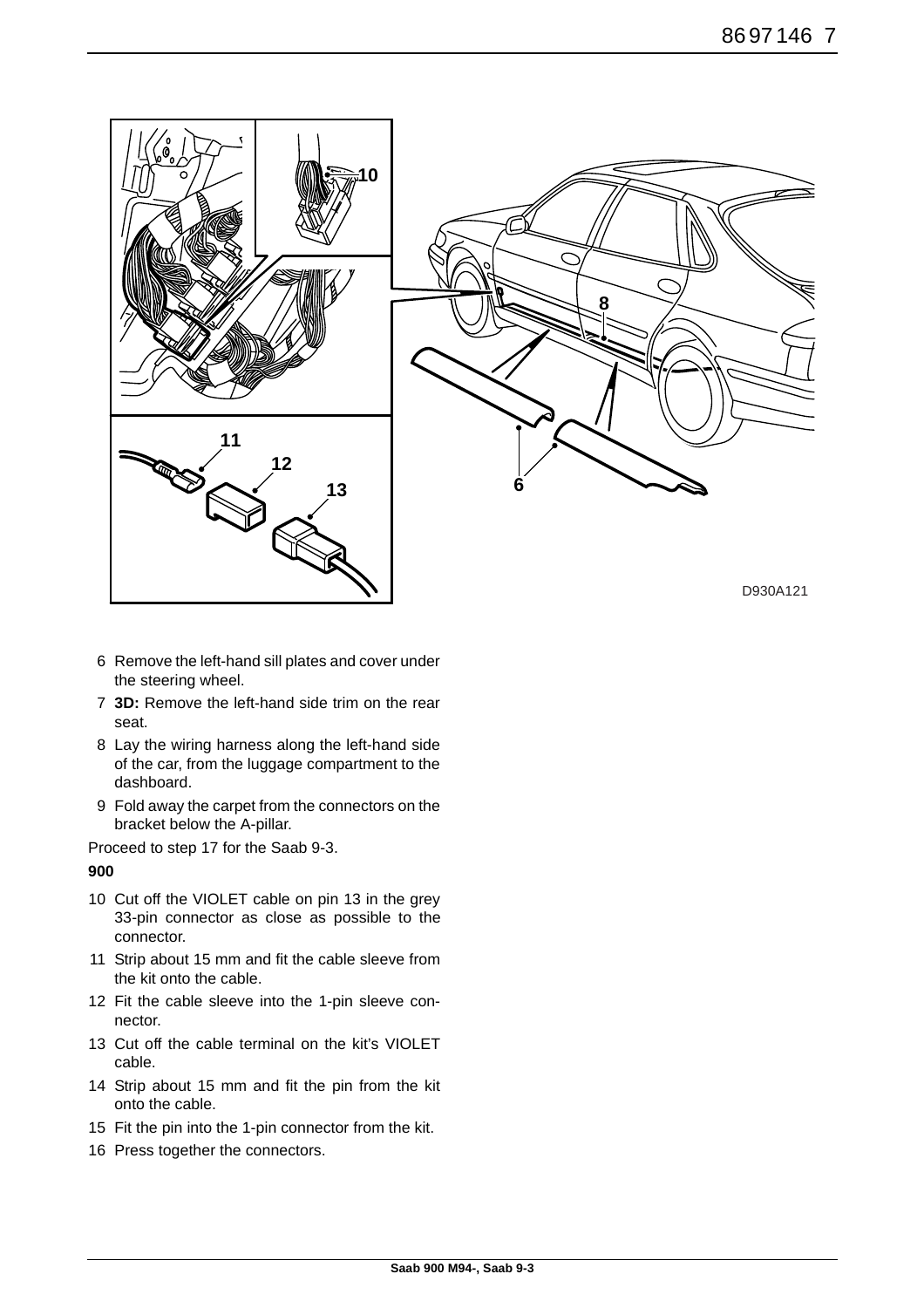



D930A122

## **9-3**

- 17 Unplug the blue 33-pin connector.
- 18 Undo the two nuts securing the connector bracket and fold up the bracket.
- 19 Connect the VIOLET cable from the kit to pin 7 in the blue connector on the connector bracket.
- 20 Screw on the connector bracket and plug in the 33-pin connector.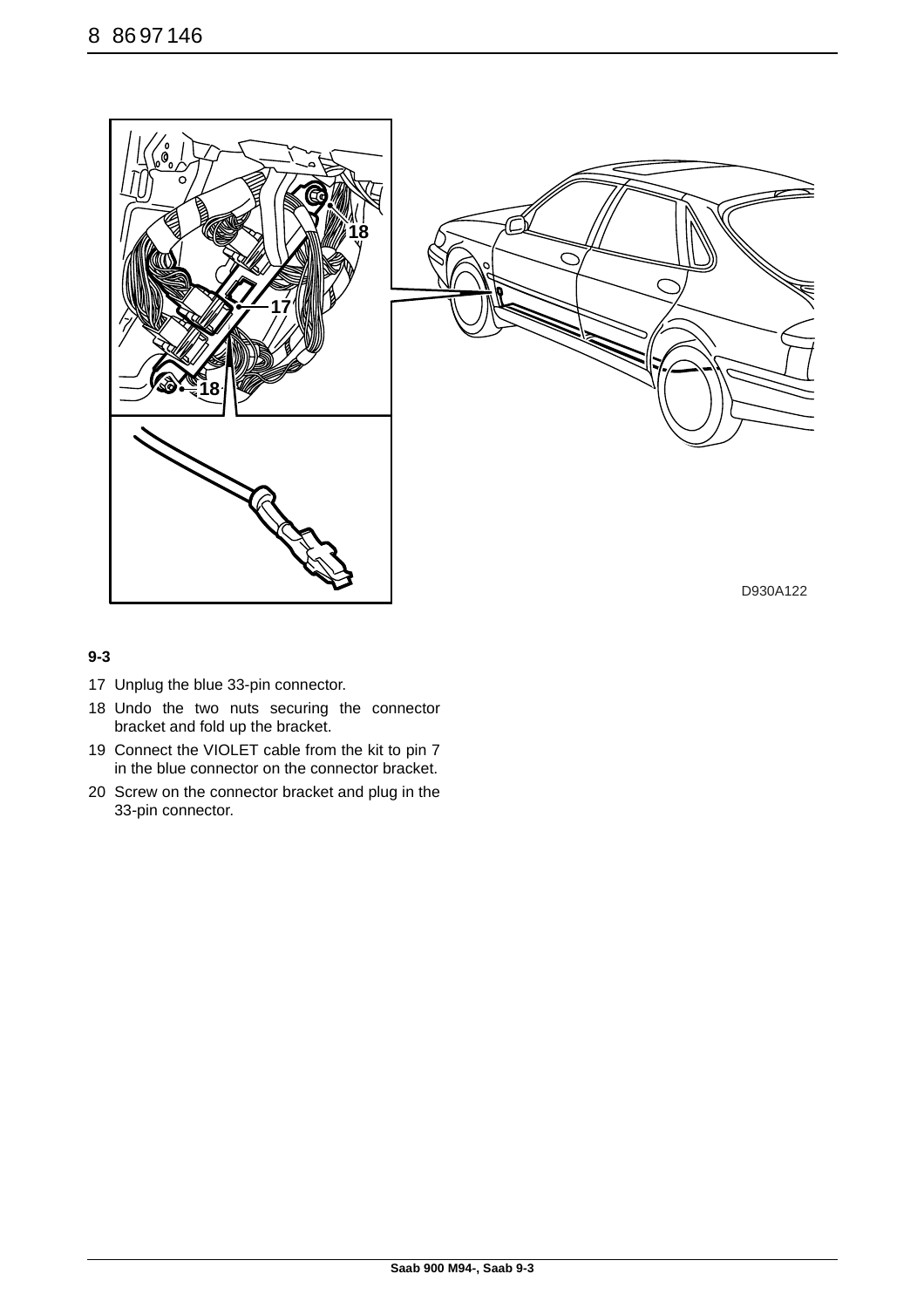

- 21 Remove fuse 30 for the rear lights in the fuse holder on the side of the dashboard.
- 22 Disconnect the blue/white cable terminal.
- 23 Connect the blue/white cable in the kit.
- 24 Fit the disconnected cable terminal to pos. 1 in the kit's 2-pin connector.
- 25 Plug together the connectors.
- 26 Replace the fuse.
- 27 Check the function.
- 28 Replace all the disassembled parts.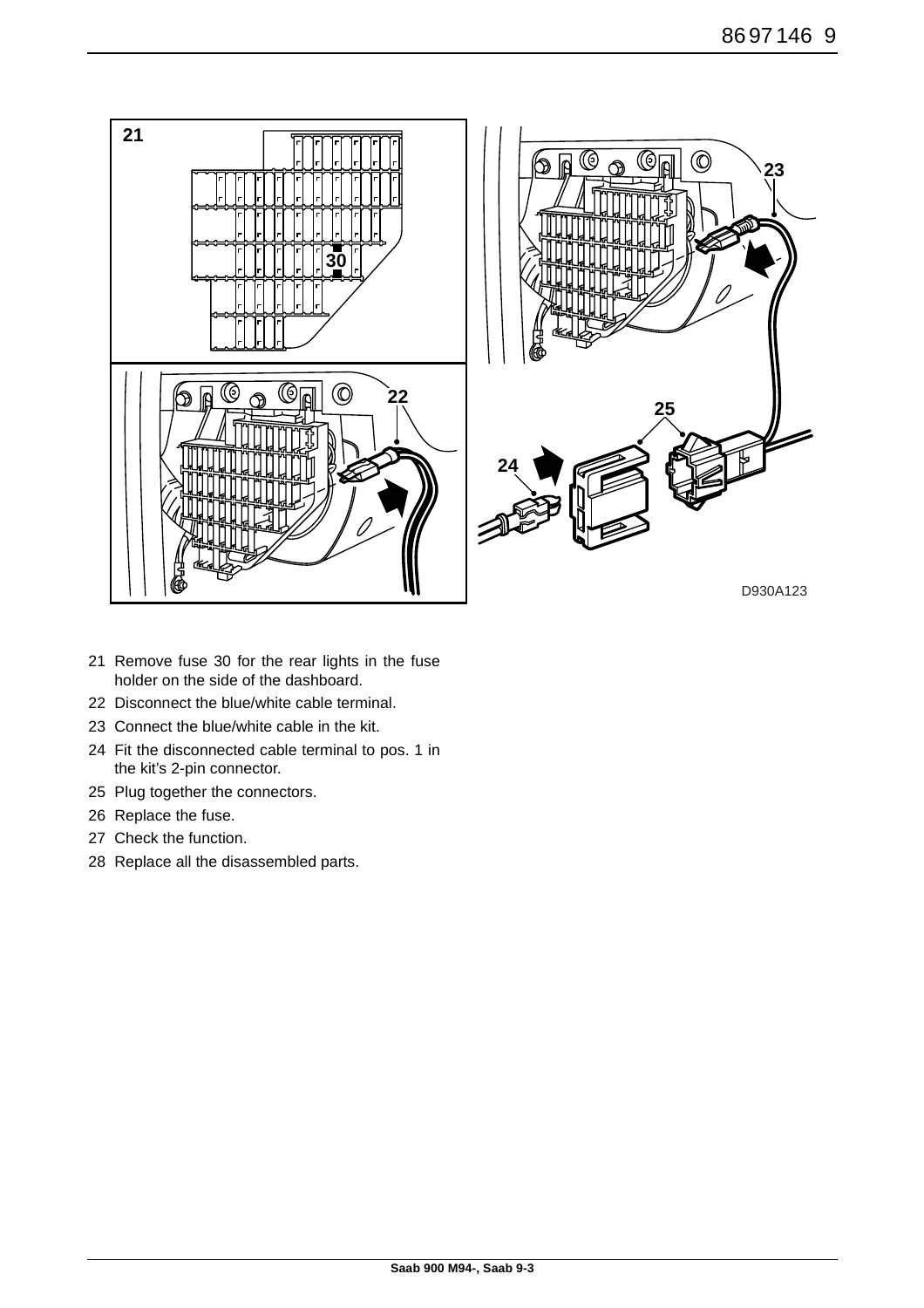

D980A292

- 29 Drill a 3,5 mm diameter hole, using the diode box as a template, in the depression pressed into the sheet metal below the rear light. Screw the diode box in place.
- 30 Fix the wiring in a suitable place by means of cable ties. The wiring harness with trailer connector should be run so that it comes out between the scuff plate and the carpet at the joining point by the rear light.
- 31 Check that operation is satisfactory and refit all parts that have been removed. Make sure that the cables are not damaged by any screw.
- 32 Fit the scuff plate and load-securing eyebolts in the luggage compartment.
- 33 Place the spare wheel in the spare wheel well.
- 34 Stick the information label next to the spare wheel well.
- 35 Place the assembly instructions in the car.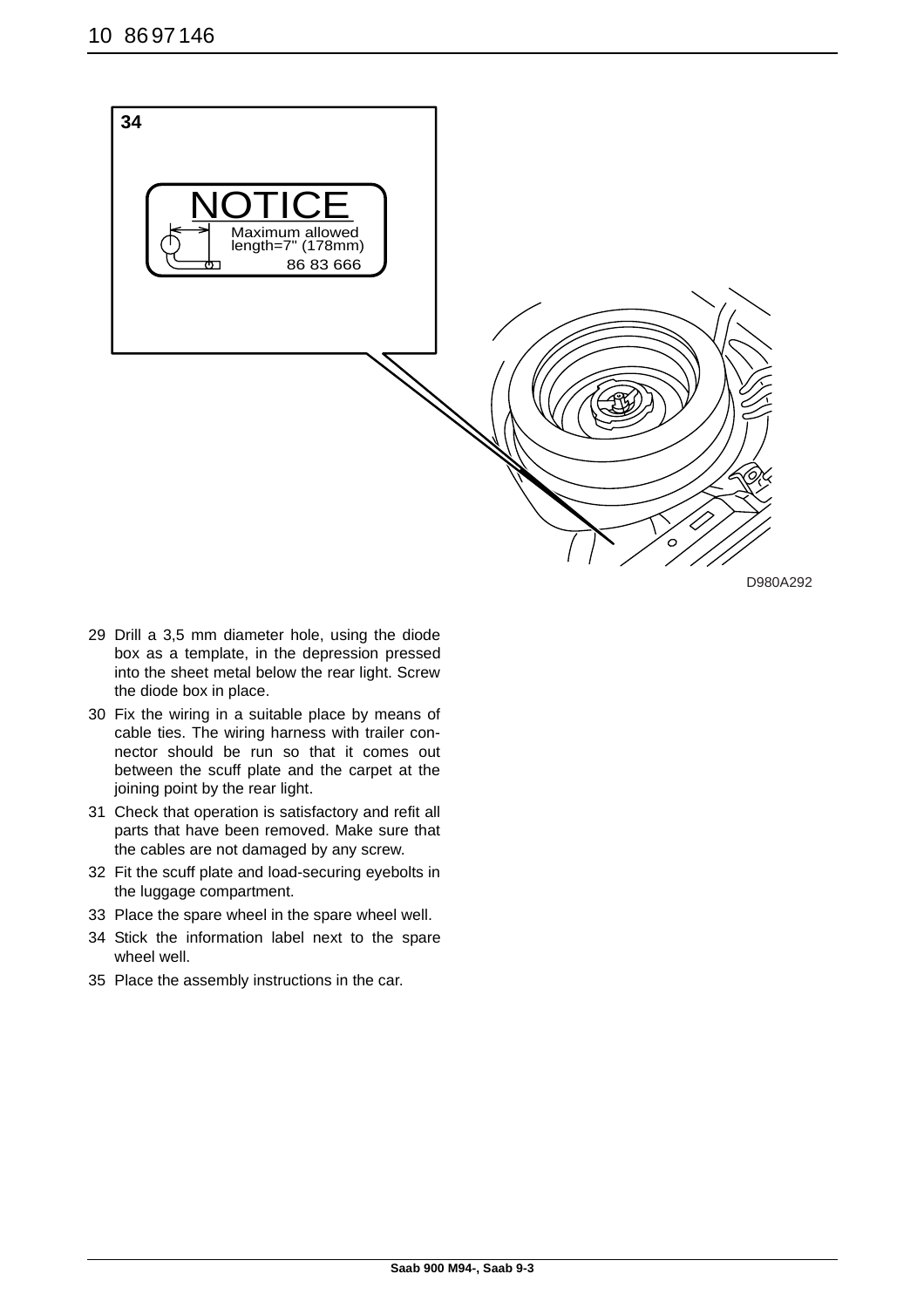# **Wiring diagram, control**

The fitting kit is indicated inside the dashed rectangle on the wiring diagram. The arrows show where the wiring harness connectors are connected.



| Pin nr         |                                                         |
|----------------|---------------------------------------------------------|
| 15             | Number plate lighting                                   |
| 27RL           | Left rear direction indicator                           |
| <b>27RR</b>    | Right rear direction indicator                          |
| 32             | <b>Reversing lights</b>                                 |
| 33             | Rear fog lights                                         |
| 258            | Connector for rear hitch wiring harness                 |
| H1             | 1-pin connector                                         |
| H <sub>2</sub> | 2-pin connector                                         |
| $H4-3$         | Black 4-pin connector behind left-hand wheel<br>housing |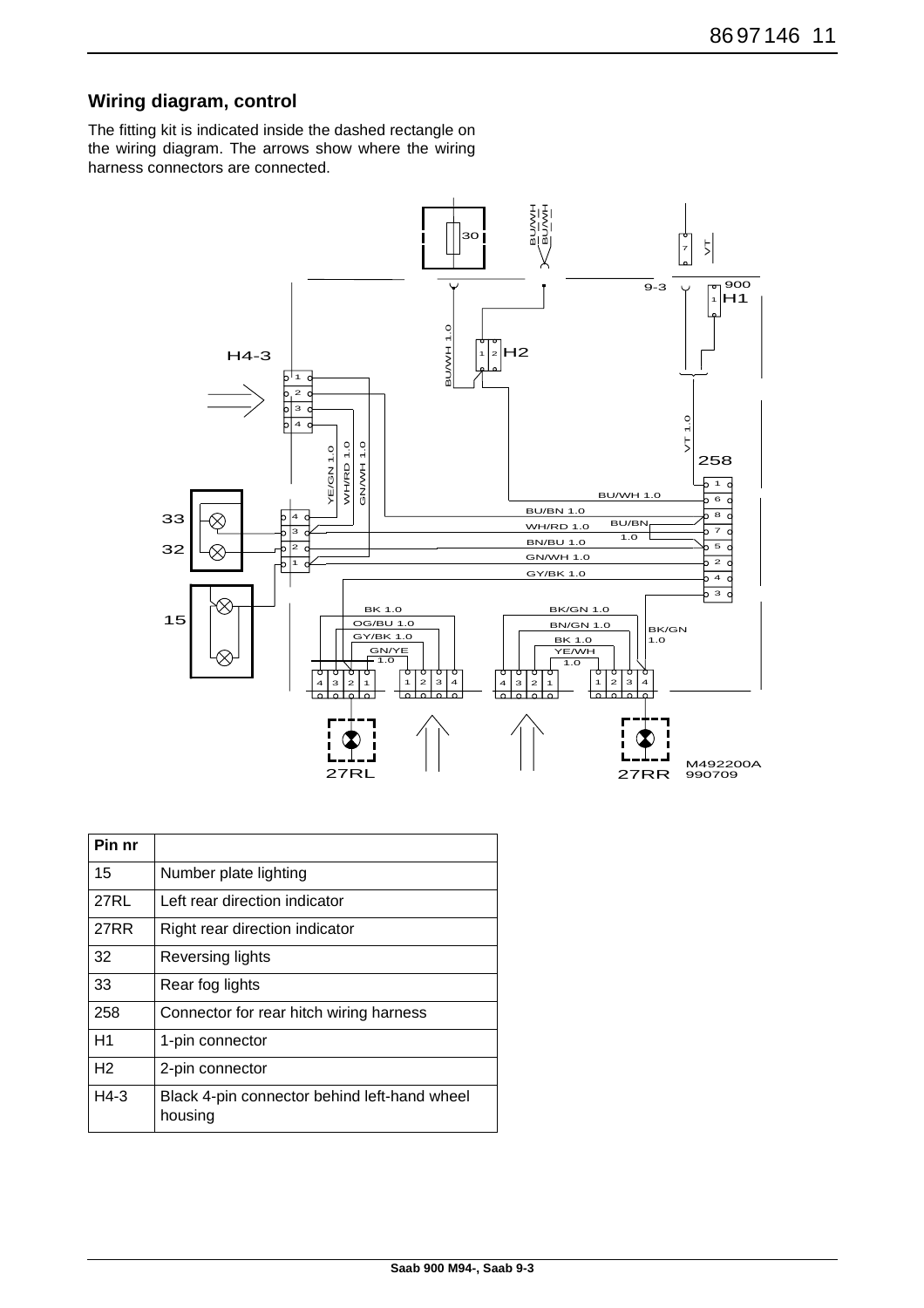# **Wiring diagram, wiring harness with diode box**



| Pin nr         |                                |
|----------------|--------------------------------|
| 1              | Left-hand direction indicator  |
| $\overline{2}$ | Not in use                     |
| 3              | Not in use                     |
| 4              | Right-hand direction indicator |
| 5              | Right-hand rear light          |
| 6              | <b>Brake lights</b>            |
| $\overline{7}$ | Not in use                     |
| 8              | Not in use                     |
| 9              | Not in use                     |
| 10             | Not in use                     |